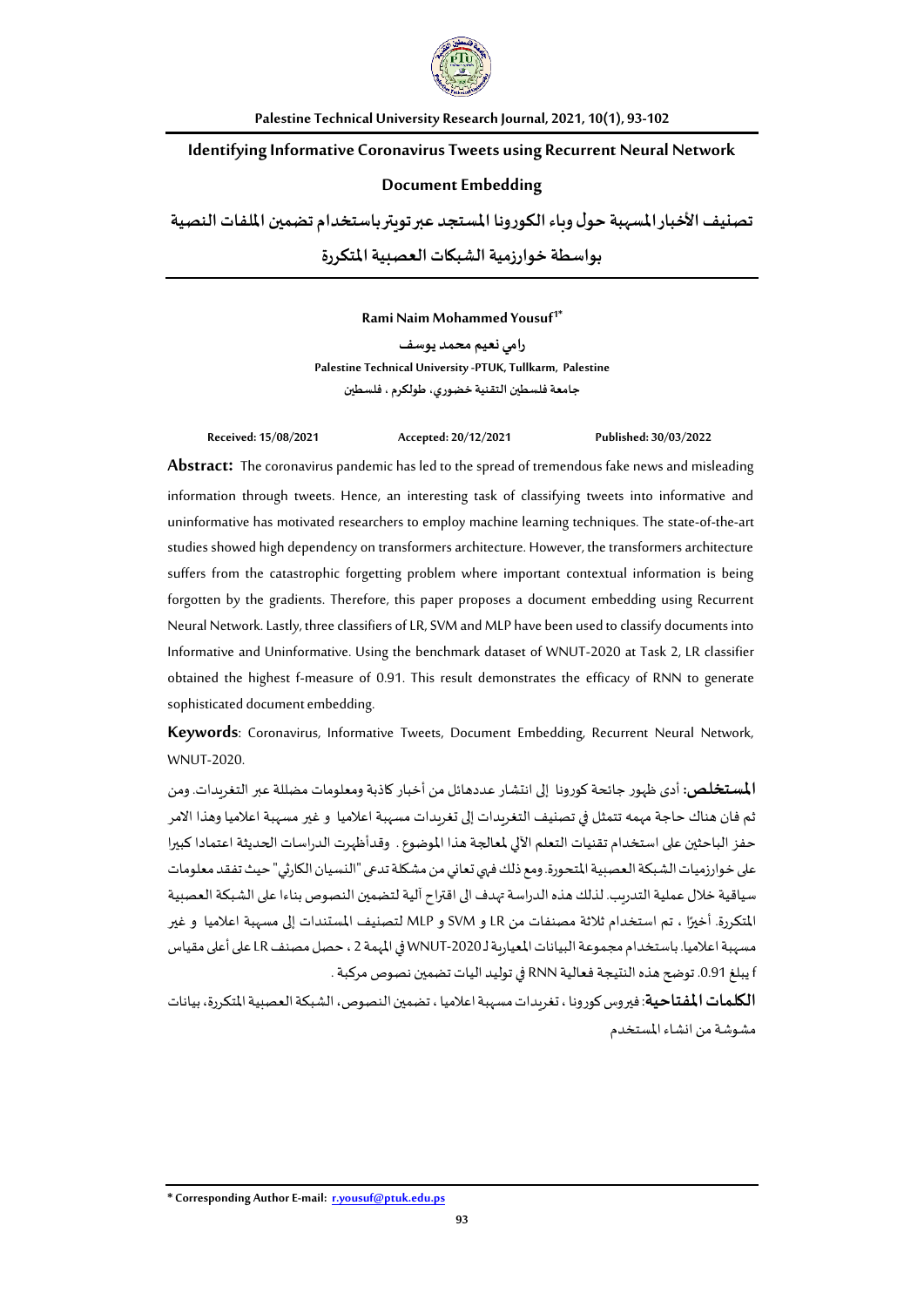## **INTRODUCTION:**

The unprecedented event of the Coronavirus pandemic has led to an exponential use of social network around the world (Orso et al., 2020). This usage growth is referred to the curfew policies that have been implemented by the governments. This has made millions of individuals to stay or work from home which contributed toward the exponential growth of social network usage. Compared to all the social networks, Twitter has caught the attentions of individuals, governments, medical institutions and corporations to exchanged ideas, breaking news, and medical breakthroughs. The reason of such a growth in information exchanging is that Twitter offers a unique experience of mini-blogging where short text is posted through verified accounts of official, governmental and academic entities (Zarocostas, 2020). Tremendous number of tweets have been witnessed through the hashtags '#Coronavirus', '#Covid\_19' and '#Covid-19' in which users exchange information about the disease including symptoms, preventive measures, infected and death cases, and vaccination doses. Among this huge information, plenty of prevalent fake news and misleading information are depicted through tweets. The harm of this information does not limit to disobeying preventive policies but rather it affects people lives directly through misleading assumptions that the coronavirus does not exist or that the vaccine would manipulate human genome (Al-Rakhami & Al-Amri, 2020; Stephens, 2020).

Accordingly, the research community of Natural Language Processing (NLP) and Text Analysis has become more motivated in analyzing and detecting this phenomenon. The presence of API Twitter application has increased such a motivation in which scholars are enabled to surf and gather tweets using various filters such as date, hashtag, location and the written language. Hence, several research studies have been presented to examine the misleading tweets. Some studies have concentrated on the prevalence of fake news and misleading information related to coronavirus within tweets (Yang et al., 2020). Other studies have assessed the credibility reference of URL and official accounts in tweets regarding coronavirus (Gill et al., 2021). The remaining studies have considering different credibility frameworks for tweets (Al-Rakhami & Al-Amri, 2020; Zhou et al., 2020).

Yet, an interesting research effort has been witnessed by the classification of tweets into informative and uninformative. This task aims to employ the Machine Learning (ML) and NLP techniques to classify informative tweets from uninformative tweets. Obviously, informative tweets are defined as the tweets that have real and related information to the coronavirus pandemic, while the uninformative tweets are defined as the containment of either real information but not related to the pandemic or irrelative and misleading information.

Several research efforts have been depicted for classifying tweets into informative and uninformative (Hettiarachchi & Ranasinghe, 2020; Malla & P.J.A, 2021; Møller et al., 2020; Sancheti et al., 2020). The majority of these studies have focused on Transformers architectures. However, such architectures have a remarkable drawback that is represented by forgetting significant information. Therefore, this study aims to propose a document embedding through Recurrent Neural Network (RNN). The proposed RNN architecture will process the term-to-term and document-to-term one-hot encodings of the words within the tweet documents in order to provide a generic embedding vector for each document. Lastly, three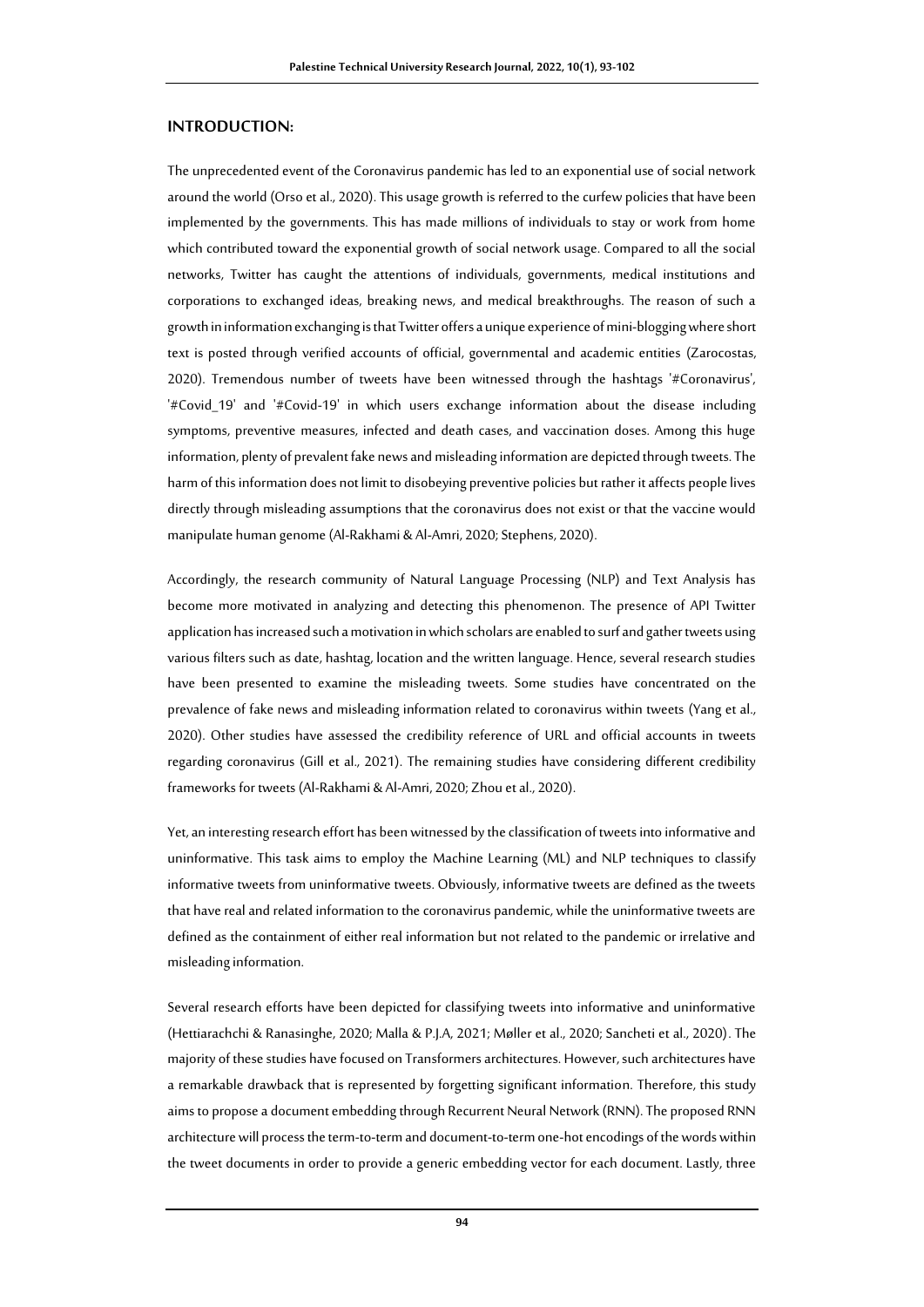traditional machine learning classifiers including Logistic Regression, Multi-Layer Perceptron (MLP) and Support Vector Machine (SVM) will be used to classify the embedding vectors of tweet documents into informative and uninformative.

Tweets are usually containing non-standard or informal language would require using lexicon-based approaches to expand the text with standard medical terminologies. Yet, such expansion might lead to significant change on the sentence or tweet. Therefore, this study will take the advantage of a domainspecific medical pretrained word embedding model based on PubMed resources to accommodate a word-by-word replacement method. Then, the traditional text representation will be utilized to represent the tweets after the replacement task. Consequentially, a Logistic Regression (LR) classifier will be used to extract informative tweets.

The paper has been organized as; Related Work where the state-of-the-art studies and techniques will be highlighted, Proposed Method where the proposed RNN embedding is being described, Results where the experimental results are being analyzed, and finally Discussion where the acquired results by the proposed method is being compared against the state-of-the-art.

### **RELATED WORK:**

Hettiarachchi & Ranasinghe (Hettiarachchi & Ranasinghe, 2020) proposed an extraction method for the informative tweets using transformers architectures including BERT, XLNet and RoBERTa. Tran et al. (Tran et al., 2020) have proposed a COVID-Twitter-BERT (CT-BERT) architecture for extracting informative tweets. Sancheti et al. (Sancheti et al., 2020) have proposed different architectures including BERT, FastText and handcrafted feature space for identifying informative tweets. Møller et al. (Møller et al., 2020) showed another COVID-Twitter-BERT architecture that was intended to extract informative tweets. Wadhawan (Wadhawan, 2020) proposed different architectures such as Recurrent Neural Network (RNN) and Convolutional Neural Network (CNN) for the task of determining informative tweets. Malla & P.J.A (Malla & P.J.A, 2021) presented different architectures including RoBERTa, BERTweet and CT-BERT for identifying informative tweets.

As noticed from the literature, there is a high dependency on transformers architectures. Basically, the transformers architecture suffers from a specific drawback so-called 'catastrophic forgetting' (Lovón-Melgarejo et al., 2021; Rodriguez et al., 2019). This drawback happens due to the rapid forgetting of important contextual information by the transformers' gradients (Mirzadeh et al., 2021).

### **The Proposed RNN Document Embedding**

As shown in Fig. 1, the proposed method begins with the WNUT-2020 tweet dataset. Then, the proposed document embedding will take a place in which the tweet document will be transformed into one-hot encoding matrix. Such a matrix will be fed into a Recurrent Neural Network (RNN) architecture in order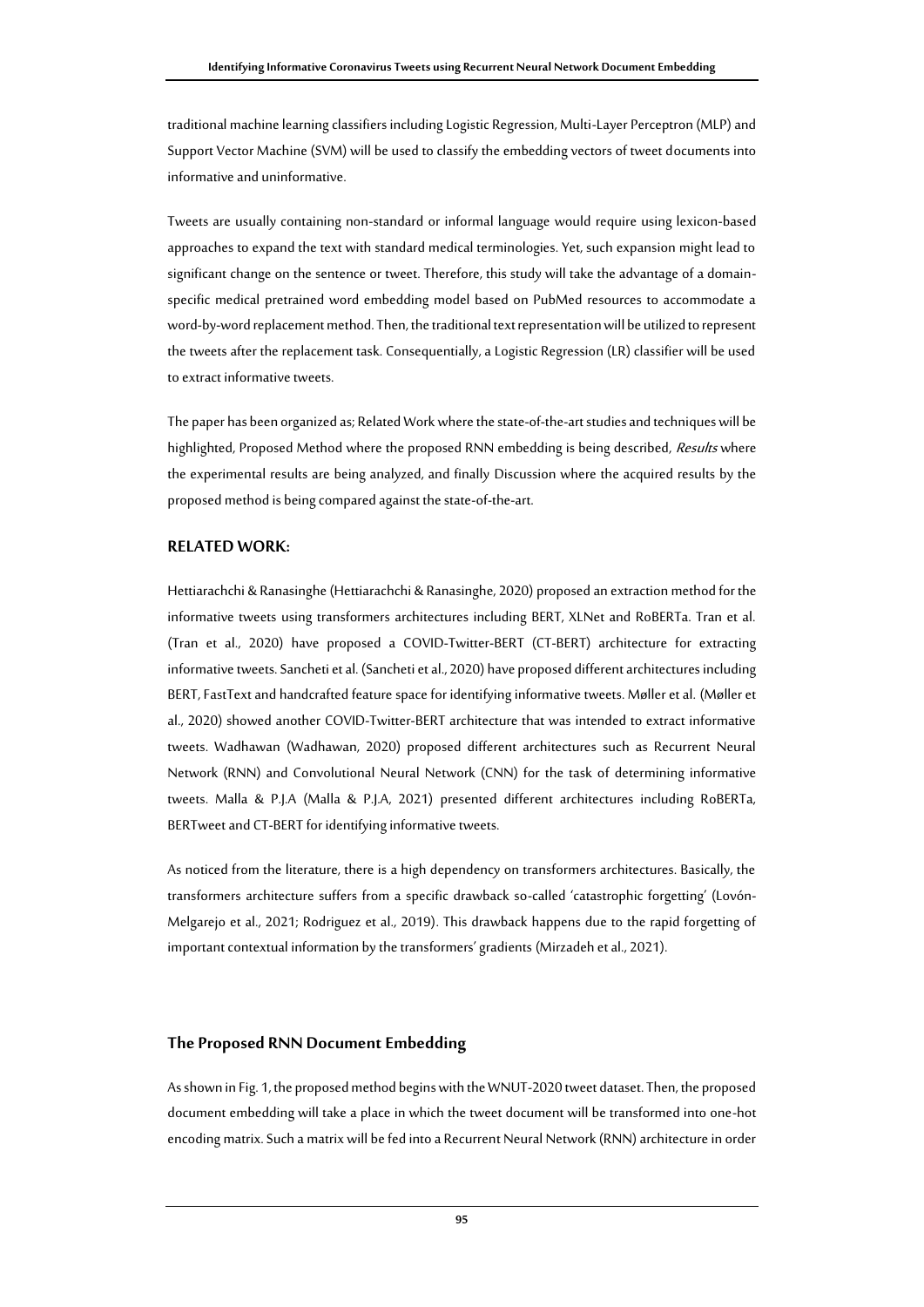WNUT-2020 Dataset 具 Document Embedding *RNN Architecture Embedding Vectors One-hot Encoding* … … …… : ۱ … … …  $\overline{v}$ Classification LR SVM MLP

to generate the document embedding vectors. Lastly, three classifiers including LR, SVM and MLP will be used to classify the tweet document into Informative and Uninformative.

#### **Fig. 1. Proposed RNN document embedding**

#### **1.1 Tweets Dataset**

The dataset used in this study is the WNUT-2020 Task 2 of COVID-19 English Tweets which has been introduced by the study of Nguyen et al. (Nguyen et al., 2020). The data consists of tweets that have been labeled as either 'Informative' or 'Uninformative'. Table 1 shows the statistics of the dataset.

| Table (1). Dataset details |          |            |         |       |
|----------------------------|----------|------------|---------|-------|
| Classes                    | Training | Validation | Testing | Total |
| Informative                | 3303     | 472        | 944     | 4719  |
| Uninformative              | 3697     | 528        | 1056    | 5281  |
| Total                      | 7000     | 1000       | 2000    | 10000 |

#### **1.2 Document Embedding**

In order to generate the document embedding vectors using RNN, it is necessary to articulate two paradigms of one-hot encoding. The first paradigm is known as term-to-term one-hot encoding. Such encoding is intended to represent the co-occurrence of the distinctive terms within all the documents and generate a sparse matrix (Seger, 2018). This kind of encoding has been examined by the traditional word embedding using the Word2Vec architecture. However, the second paradigm has been depicted by the RNN document embedding where the one-hot encoding will be also articulated for document-to-term.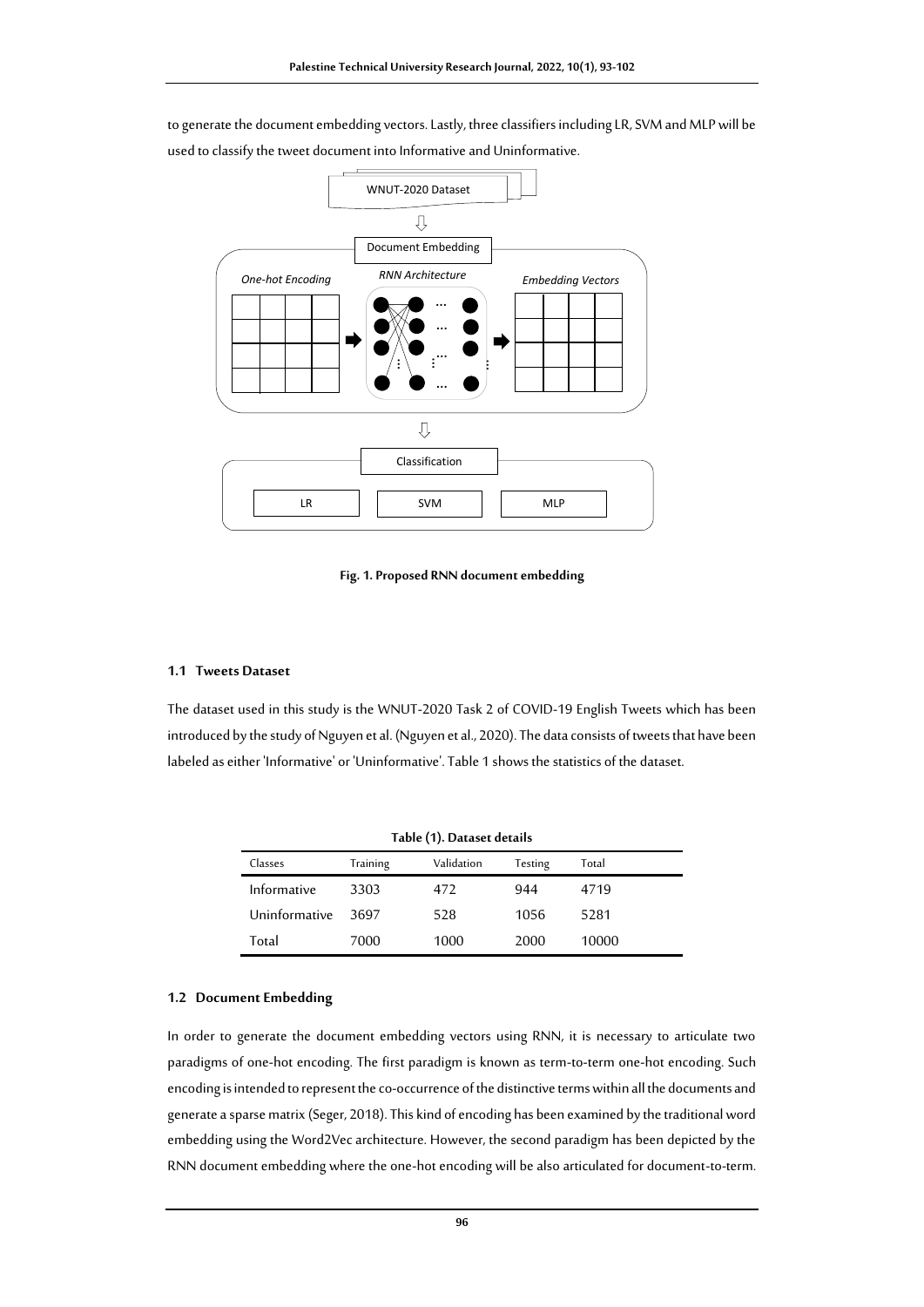In such a case, each document will be addressed in terms of distinctive terms where the population of such a matrix is through the term occurrence. Assume three documents as follows: Document 1 = "Moroccan coronavirus cases rise to 115"

Document  $2 =$  "Canada coronavirus cases rise to 51"

Document 3 = "Singapore coronavirus cases rise to 266"

The term-to-term one-hot encoding matrix can be depicted in Table 2. Note that, insignificant terms such as the stop word of 'to' and the numbers will be discarded.

|             | moroccan | canada | singapore | coronavirus | case | rise |
|-------------|----------|--------|-----------|-------------|------|------|
| moroccan    |          |        | 0         |             |      |      |
| canada      | 0        |        |           |             |      |      |
| singapore   | 0        |        |           |             |      |      |
| coronavirus | 0        |        | O         |             |      |      |
| case        | O        |        |           |             |      |      |
| rise        |          |        |           |             |      |      |

**Table (2). Term-to-term one-hot encoding**

As shown in Table 2, each correspondence among the distinctive terms has been represented as '1' while, the remaining values have been set to '0'. On the other hand, the document-to-term one-hot encoding can be depicted in Table 3.

**Table ( 2). Document-to-term one-hot encoding**

|                | . .      |        |           | . .         |      |      |  |
|----------------|----------|--------|-----------|-------------|------|------|--|
|                | moroccan | canada | singapore | coronavirus | case | rise |  |
| D1             |          |        |           |             |      |      |  |
| D <sub>2</sub> |          |        |           |             |      |      |  |
| D3             |          |        |           |             |      |      |  |

As shown in Table 3, the distinctive terms will be examined in terms of each document in which the occurrence will be represented as '1' otherwise is '0'. Now, in order to feed the one-hot matrices into the RNN architecture, each document will be handled separately where the terms of such a document will be represented by their vectors from the term-to-term matrix along with the document vector from the document-to-term matrix. Fig. 2 shows an example of feeding the first document into the RNN architecture.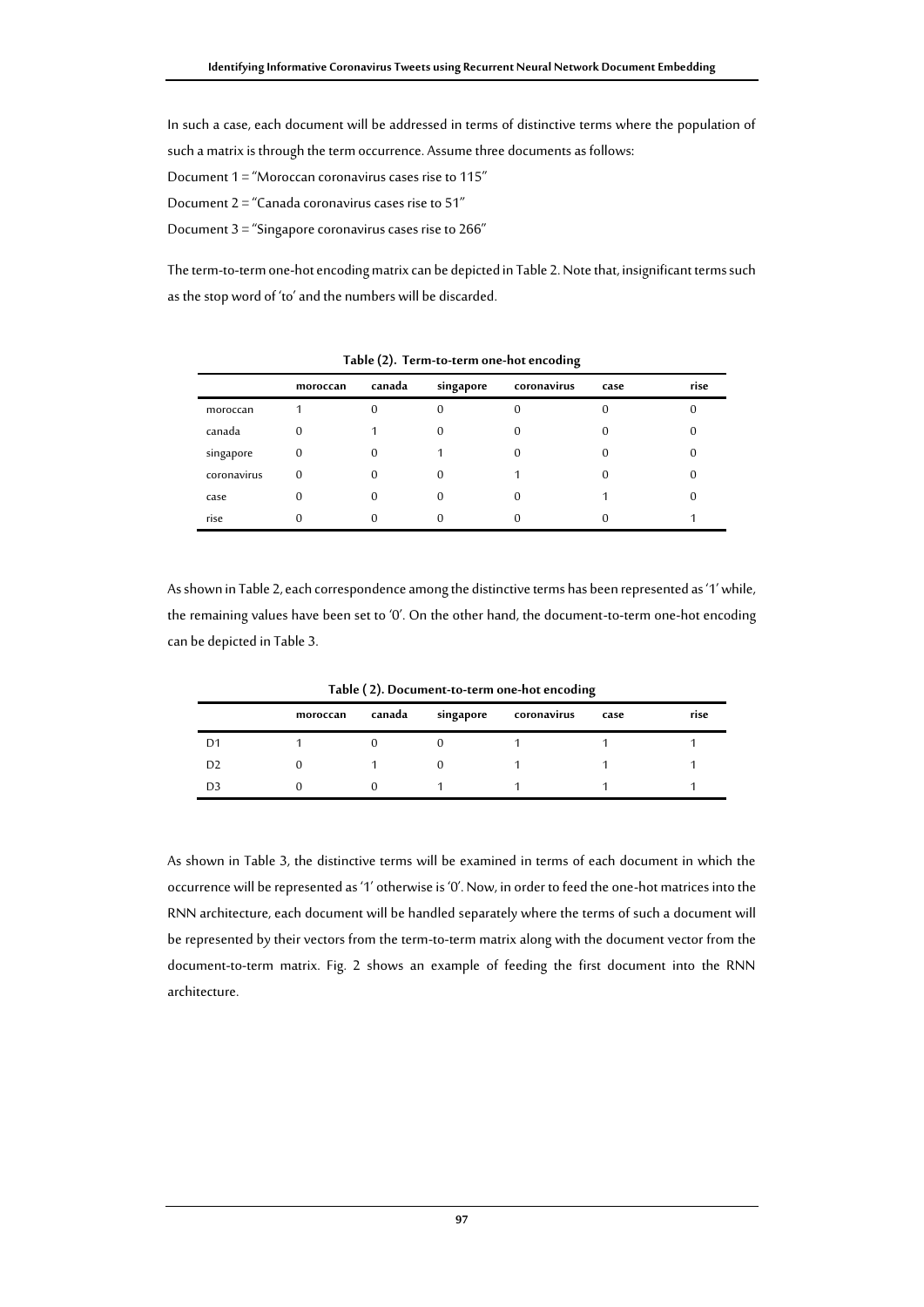

**Fig. (2)Feeding document 1 into the RNN architecture**

As in the classical neural network, the RNN architecture is composed of three layers input, hidden and output. Yet, the RNN contains an additional layer called context layer which aims to memorize information related to the current input where next input can utilize this information (Zaremba et al., 2014). As depicted in Fig. 2, every term-to-term one-hot vector of the distinctive words shown in Table 2 will be processed as input. Additionally, the document-to-term vector of the specified document will be also processed within the input. In this regard, the output would represent a term-to-term one-hot vector of a target word that is intended to be predicted. Similar to the traditional NN, the weights will be generated and the equations of computing the hidden neurons will be applied.

Additionally, in RNN the hidden layer's outcome will be passed into the context layer where its outcome will be passed recursively to the hidden layer as well. Such a recursive process is intended to discard any potential vanishing or exploding gradients (Rikukawa et al., 2020; Srivastava et al., 2014).

Once the training is finished and the error rate is minimized, the hidden neurons will articulate the document embedding. To this end, the Doc2Vec model existed in the Python library of Gensim will be utilized (Srinivasa-Desikan, 2018).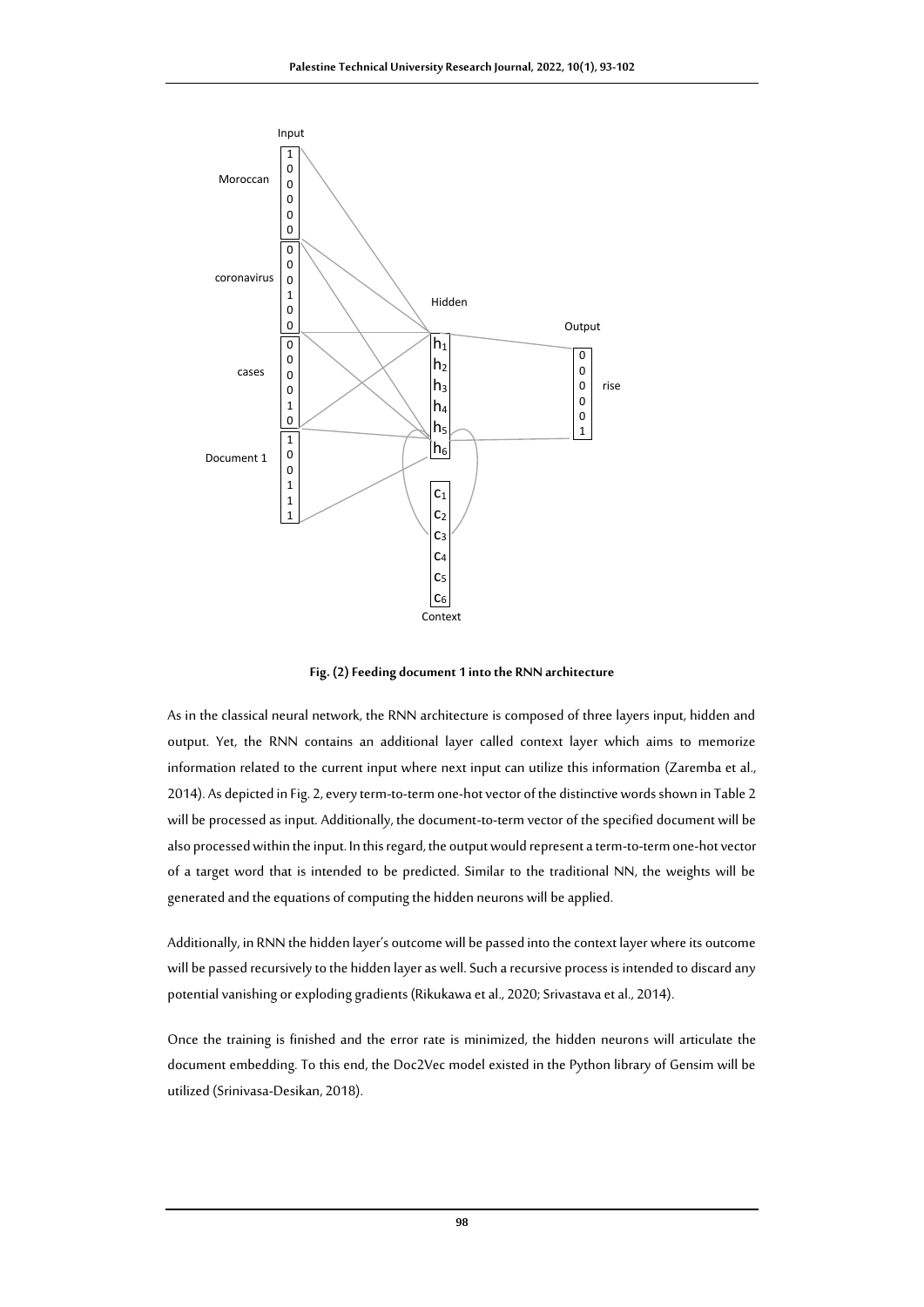### 1.3 Informative and Uninformative Tweet Classification

Once the document embedding model is built where every tweet document would have an embedding vector of 300 dimension, the classification of Informative and Uninformative tweet will take a place. For this purpose, three traditional machine learning classifiers will be used including LR, SVM and MLP.

# **RESULTS:**

Prior to the results analysis, it is worth mentioning the experiment settings. Table 4 depicts the hyper parameters used to build the document embedding model.

|                  | $\overline{\phantom{a}}$ |
|------------------|--------------------------|
| Parameter        | Value                    |
| Vector dimension | 300                      |
| Number of epochs | 100                      |
| Alpha            | 0.025                    |
| Minimum count    | 5                        |

**Table (4). The proposed RNN hyper parameters**

The results of classification have been computed based on Precision, Recall and F-measure. For the three classifiers, the classification has been conducted based on the document embedding generated by the proposed RNN. Table 5 depicts the classification results of the three classifiers.

| Table (5). Classification results |           |        |           |  |
|-----------------------------------|-----------|--------|-----------|--|
| Classifier                        | Precision | Recall | F-measure |  |
| <b>SVM</b>                        | 1.0       | 0.80   | 0.89      |  |
| LR                                | 0.91      | 0.91   | 0.91      |  |
| <b>MLP</b>                        | 0.95      | 0.86   | 0.89      |  |

As shown in Table 5, SVM showed a precision of 1.0, a recall of 0.80 and an f-measure of 0.89. whereas, LR showed 0.91 for precision, recall and f-measure. Lastly, the MLP classifier showed a precision of 0.95, a recall of 0.85 and an f-measure of 0.89.

It is obvious that the LR classifier has outperformed the other classifiers. The reason of such a superiority is due to the classifier's ability to linearly learn the embedding features.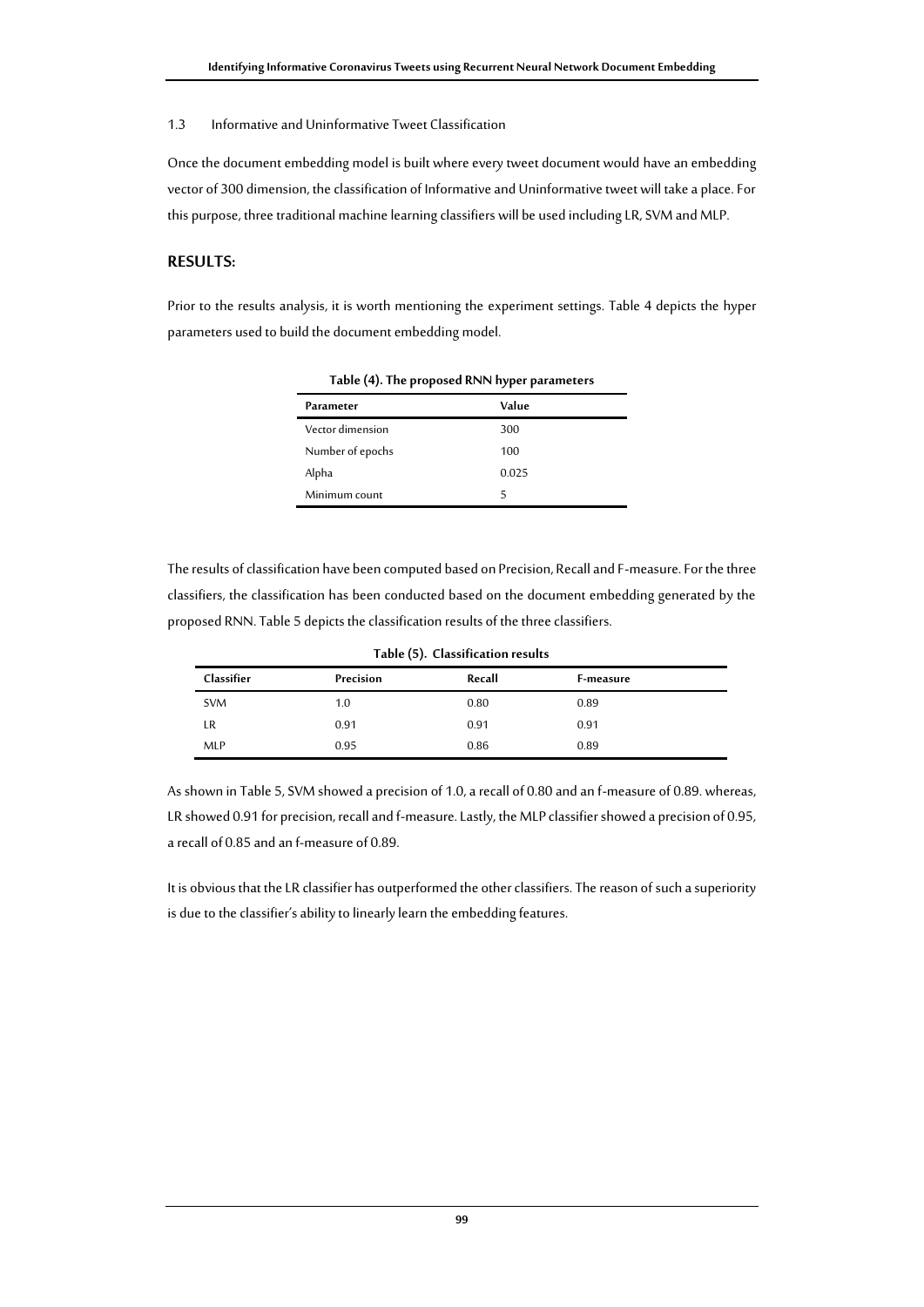# **DISCUSSION:**

Generally speaking, the best results of f-measure obtained by the LR was 0.91 which is superior than some state-of-the-art such as (Hettiarachchi & Ranasinghe, 2020) who obtained 0.90 of f1-score and (Tran et al., 2020) who obtained 0.90 of f1-score. This proves the efficacy of using the proposed document embedding through RNN.

# **CONCLUSION:**

In this paper, a document embedding approach through RNN has been presented for the identification of informative and uninformative tweets related to the coronavirus pandemic. Two one-hot encodings have been utilized including term-to-term and document-to-term for generating the embedding vectors of tweet documents. Once the document embedding vectors are generated, three classifiers of LR, SVM and MLP will be trained and tested in terms of classifying the tweet document into informative and uninformative. Using a benchmark dataset of labelled tweets, the LR classifier has obtained the highest f-measure of 0.91 which outperformed the state-of-the-art studies. for future directions, the use of deep learning classifier might yield promising results in terms of the classification accuracy.

# **ACKNOWLEDGEMENTS:**

The author would like to thank the Palestine Technical University-Kadoorie for their financial support to conduct this research.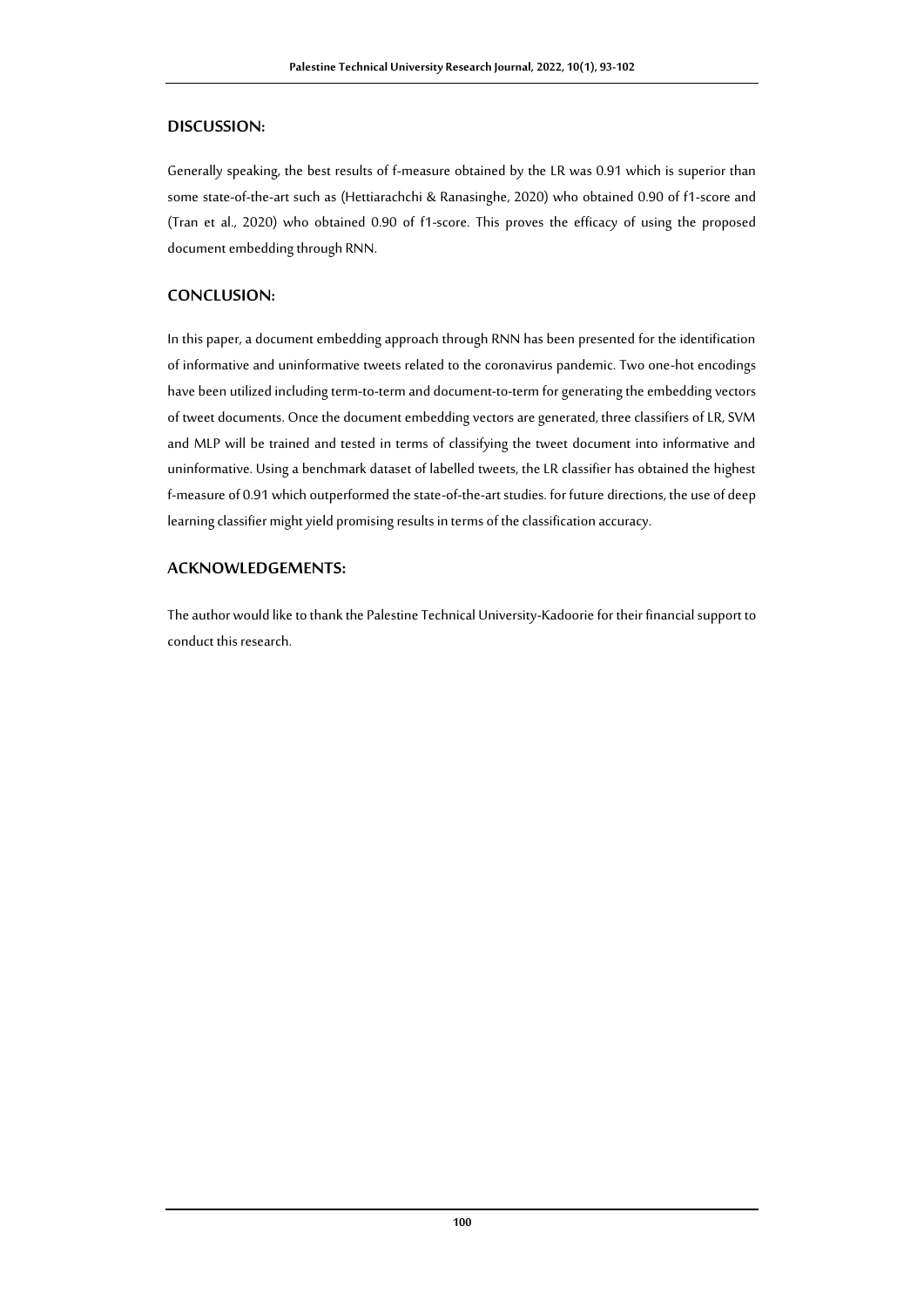## **REFERENCES:**

Al-Rakhami, M. S., & Al-Amri, A. M. (2020). Lies kill, facts save: detecting COVID-19 misinformation in twitter. IEEE . Access, 8, 155961-155970

Gill, S., Kinslow, K., McKenney, M., & Elkbuli, A. (2021). Twitter and the Credibility of Disseminated

. Medical Information During the COVID-19 Pandemic: SAGE Publications Sage CA: Los Angeles, CA Hettiarachchi, H., & Ranasinghe, T. (2020). Infominer at wnut-2020 task 2: Transformer-based covid-19 informative tweet extraction. arXiv preprint arXiv:2010.05327.

Lovón-Melgarejo, J., Soulier, L., Pinel-Sauvagnat, K., & Tamine, L. (2021). Studying Catastrophic Forgetting in Neural Ranking Models. arXiv preprint arXiv:2101.06984.

- Malla, S., & P.J.A, A. (2021). COVID-19 outbreak: An ensemble pre-trained deep learning model for detecting informative tweets. Applied Soft Computing, 107, 107495. do[i:https://doi.org/10.1016/j.asoc.2021.107495](https://doi.org/10.1016/j.asoc.2021.107495)
- Mirzadeh, S. I., Chaudhry, A., Hu, H., Pascanu, R., Gorur, D., & Farajtabar, M. (2021). Wide Neural Networks Forget Less Catastrophically. arXiv preprint arXiv:2110.11526.
- Møller, A. G., Van Der Goot, R., & Plank, B. (2020). NLP North at WNUT-2020 Task 2: Pre-training versus Ensembling for Detection of Informative COVID-19 English Tweets. Paper presented at the Proceedings of the Sixth Workshop on Noisy User-generated Text (W-NUT 2020).
- Nguyen, D. Q., Vu, T., Rahimi, A., Dao, M. H., Nguyen, L. T., & Doan, L. (2020). WNUT-2020 task 2: identification of informative COVID-19 english tweets. arXiv preprint arXiv:2010.08232.
- Orso, D., Federici, N., Copetti, R., Vetrugno, L., & Bove, T. (2020). Infodemicand the spread of fake news in the COVID-19-era. European Journal of Emergency Medicine.
- Rikukawa, S., Mori, H., & Harada, T. (2020). Recurrent neural network based stock price prediction using multiple stock brands. International Journal of Innovative Computing, Information and Control, 16(3), 1093-1099.
- Rodriguez, P. U., Jafari, A., & Ormerod, C. M. (2019). Language models and Automated Essay Scoring. arXiv preprint arXiv:1909.09482.

Sancheti, A., Chawla, K., & Verma, G. (2020). LynyrdSkynyrd at WNUT-2020 task 2: semi-supervised learning for identification of informative COVID-19 english tweets. arXiv preprint arXiv:2009.03849.

- Seger, C. (2018). An investigation of categorical variable encoding techniques in machine learning: binary versus one-hot and feature hashing. (Independent thesis Basic level (degree of Bachelor)), Royal Institute of Technology, Stockholm, Sweden. (TRITA-EECS-EX ; 2018:596)
- Srinivasa-Desikan, B. (2018). Natural Language Processing and Computational Linguistics: A practical guide to text analysis with Python, Gensim, spaCy, and Keras: Packt Publishing Ltd.
- Srivastava, N., Hinton, G., Krizhevsky, A., Sutskever, I., & Salakhutdinov, R. (2014). Dropout: a simple way to prevent neural networks from overfitting. The Journal of Machine Learning Research, 15(1), 1929-1958.
- Stephens, M. (2020). A geospatial infodemic: Mapping Twitter conspiracy theories of COVID-19. Dialogues in Human Geography, 10(2), 276-281.
- Tran, K. V., Phan, H. P., Van Nguyen, K., & Nguyen, N. L.-T. (2020). UIT-HSE at WNUT-2020 Task 2: Exploiting CT-BERT for Identifying COVID-19 Information on the Twitter Social Network. arXiv preprint arXiv:2009.02935.
- Wadhawan, A. (2020). Phonemerat WNUT-2020 Task 2: Sequence Classification Using COVID Twitter BERT and Bagging Ensemble Technique based on Plurality Voting. arXiv preprint arXiv:2010.00294.